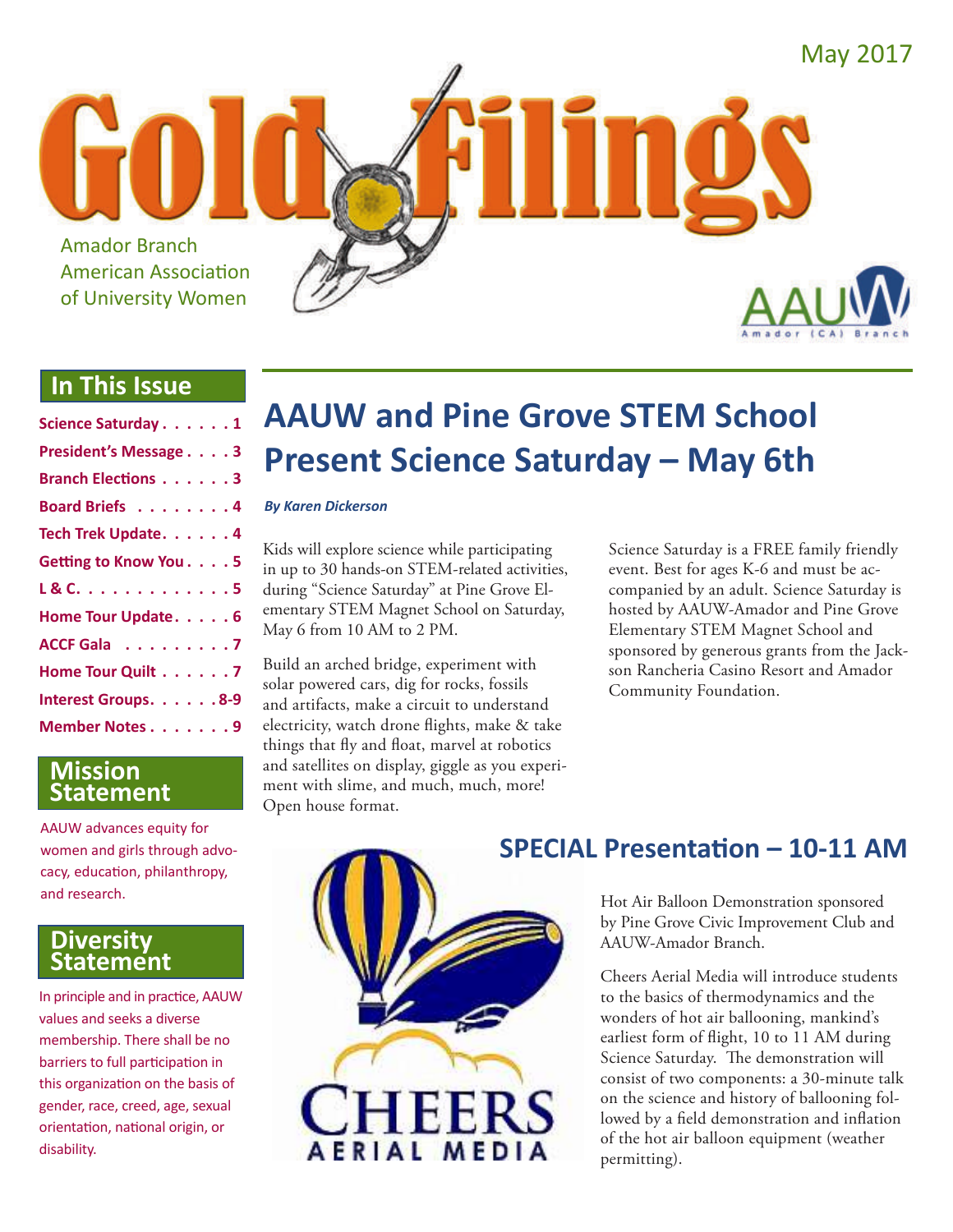









Lunch will be available for purchase at the event offered by PAWS (Parents Association Working for Children)







*Pine Grove Elementary School Saturday, May 6, 2017 10:00AM - 2:00PM FREE FAMILY EVENT* 

Science Saturday is an interactive day of Science, Technology, Engineering and Math (STEM) activities and exploration that will fuel kids' passion for a lifetime. We are inviting students in grades K-6 County wide to have the opportunity to do science with us. All children must be accompanied by an adult.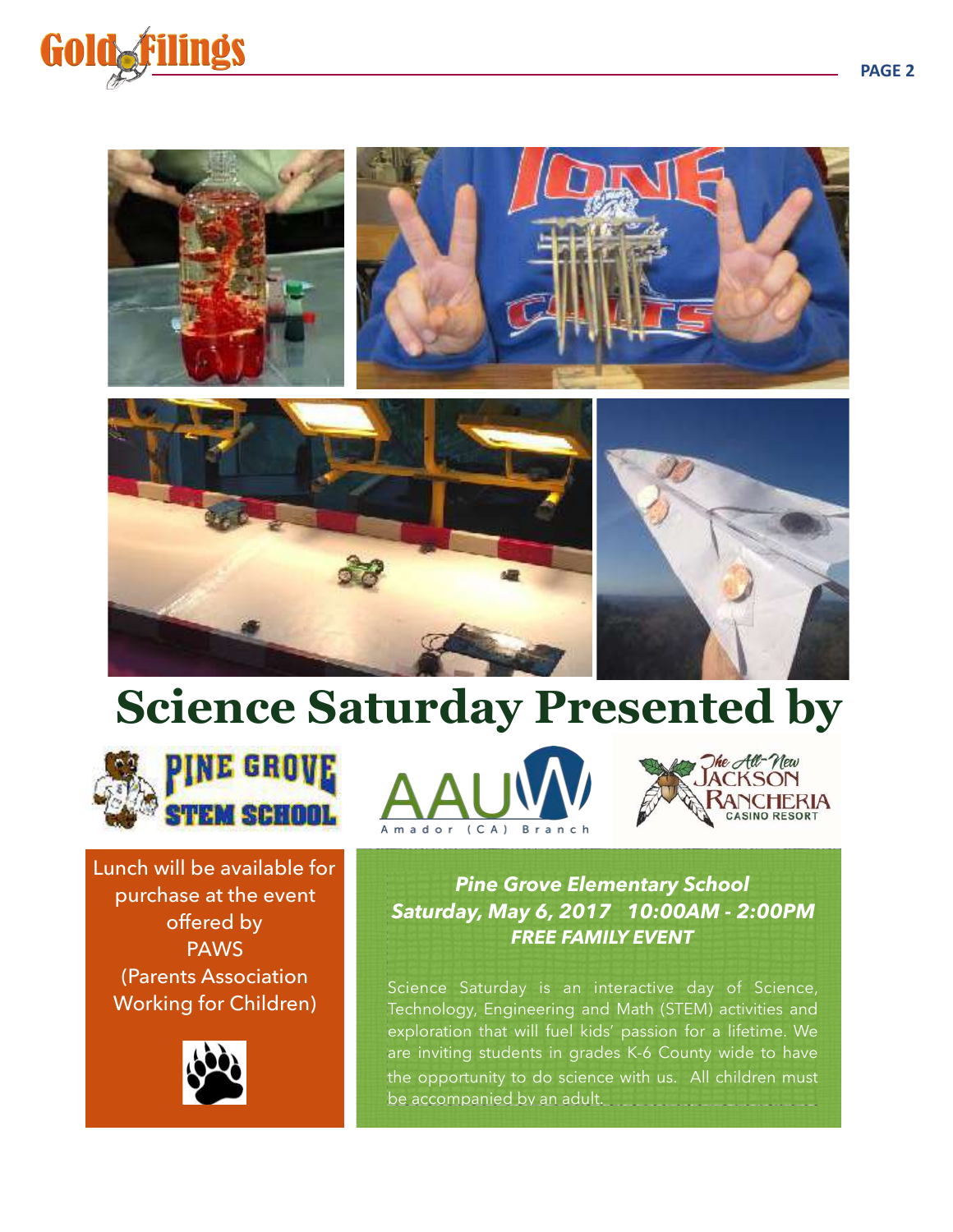

# **President's Message**

Dear All,

Our 45th Annual Home Tour was successful in every way: sunshine, intriguing venues, and captivating homes, and the preliminary returns look very promising; approximately \$14,000, net of expenses. Final numbers will be released once all costs and revenues have been accounted for. Sandy Campbell won the gorgeous quilt! A colossal thank you to Sandi Baracco and her hard working team for investing their time and energy to make the Home Tour one of the best ever. Well Done!

Science Saturday is up next – Saturday, May 6th. The committee has outdone themselves putting together AAUW Amador's first event of its kind. The response from the community, local educators, the schools, and members has been outstanding. We have 40 exhibits planned, including a planetarium/astro lab, robotics, solar experiments, hot air balloon demonstration, and more. It's not too late to volunteer to support our young STEM enthusiastists – we're expecting 100+ kids and could use some additional help!!

May 25 – L&C becomes Conversations and Refreshments for the Tech Trek and Scholarship Award Ceremony from 5:30 to 7:00 at the Hotel Sutter. AAUW will provide small bites and non-alcoholic drinks and host a discussion about careers and education. As with our regularly scheduled L&C meetings, wine will be available for purchase.

Our Annual Meeting is scheduled for June 10. We're still working on a location.

Note: we still have open Board and Chair positions. Please consider supporting this Branch by carving some time out of your schedule and becoming more active.

Warmly, Sandee

# **Board and Chair Positions for 2017-2018**

Thank you to all the branch members who have joined the leadership team for 2017-2018.

### **Proposed Elected Postions**

**Co-Presidents:** Sandee Bowman and Rebecca Wilson

**President-Elect:** Open

**Secretary:** Sara Wilson

**Membership VP:** Janet Kendig

**Funds VP:** Open

**Program VP:** Open *(Could be shared by multiple people)*

**Treasurer:** Bonnie Krupp

#### **Proposed Appointed Postions**

**Bylaws:** Karen Baker **Historian:** Sandi Baracco **Public Policy/Education Equity Chair:** Karen Dickerson **Tech Trek Chair:** Gretchen Carlson **Sunshine:** Lynne Brumit **Directory Editor and Website Editor:** Michele Powell **Facebook Editor:** Sandee Bowman

**Libations & Conversations Committee:** Katie Scott and Deborah Dillon *(additional help welcome)*

**Hospitality Committee:** Debra Brown with help from Brenda Walker *(additional help welcome)*

**Newsletter Editor:** Rebecca Wilson

**Publicity & Communications:** Open

**Scholarships:** Open

**Community Liaison:** Open

We are building a even stronger branch and if you'd like to be part of it by taking a position, there are still openings. If you have any questions about what is required, contact Michele Powell.

# **Amador STARS Needs Volunteers**

Amador STARS is in need of drivers to take cancer patients to medical appoints. People can volunteer to be a regular driver, or a substitute. 209-267-1246 is the number at the office.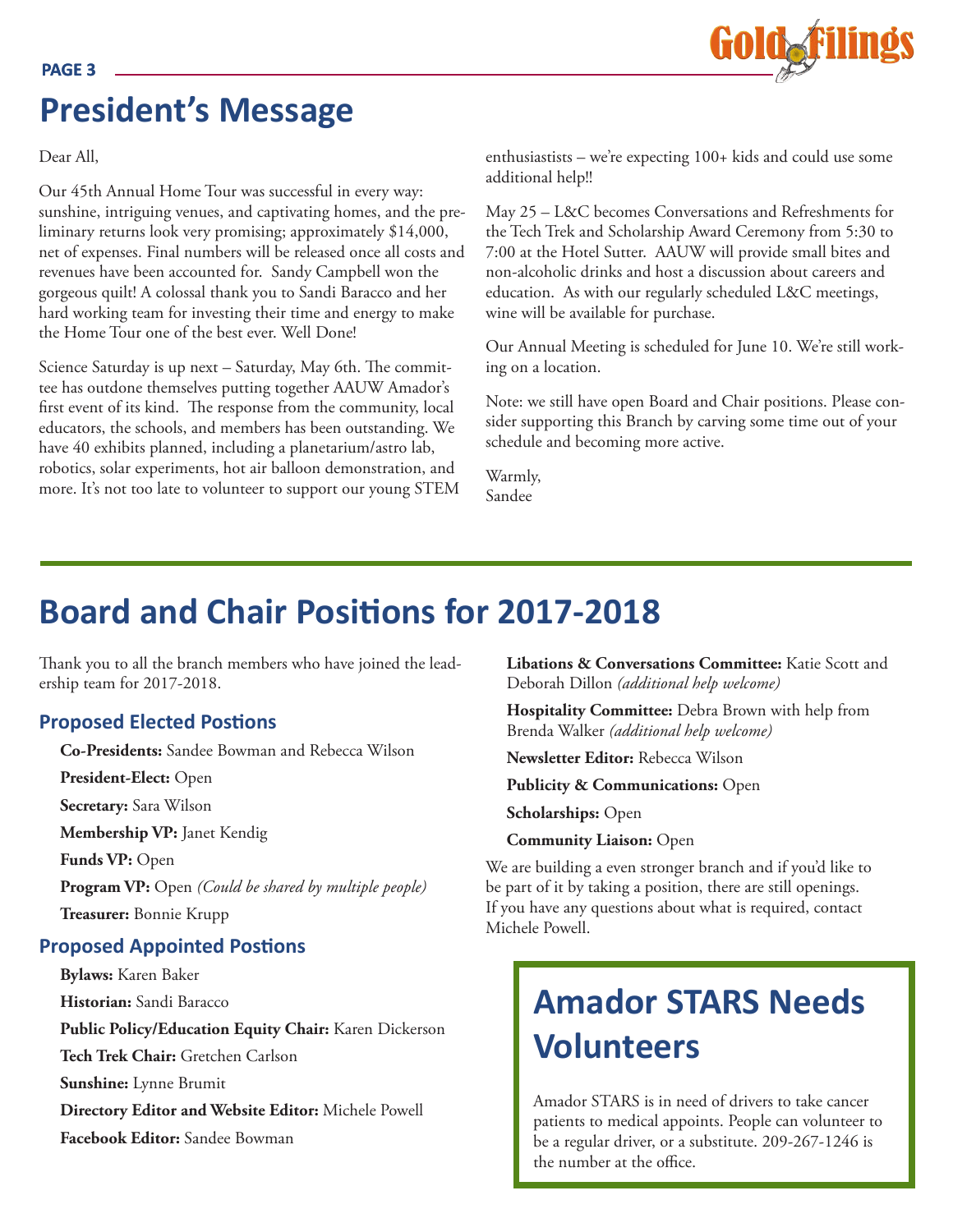# **Board Briefs – 4/11/17**

Membership -- Sara Wilson: "Getting to Know You" interviews pending for 3 new members

Publicity – Myrna-Kay Robison: publicity for Women's Day event, upcoming Science Saturday and Home Tour.

Scholarships & Tech Trek – Tech Trek, Community College and Upper Division – Sandee Bowman reported 5 Tech Trek, 4 Community College, and 2 Upper Division scholarships to be awarded at May Libations & Conversations, May 25 at 5:30 in Hotel Sutter banquet room.

Date in June for Annual Meeting: Tentative date of June 10.

Science Saturday Update – Everything progressing with good participation. Additional volunteers welcome. Will be held Saturday, May 6, 10—2 at Pine Grove STEM School. Grant from Rancheria underwriting some of the expenses.

Home Tour Update – Final Days Countdown: Sandi Baracco reported that houses, tours, shuttles, etc., arranged. Tear sheets going home in school packets and will, hopefully, be present during the Friends of the Library book sale which is the same weekend.

Mentoring Program - To be continued at a later time if there is sufficient interest and participation.

Nominating Committee Update – Many board and committee positions still open for 2017-2018.

Next meeting: Tuesday, May 9 @ 6 p.m. at Paisano's Pizza in Jackson, CA.

Submitted by: Janet Kendig, Secretary

# **Tech Trek Update**

#### *By Gretchen Carlson, Tech Trek Chair*

Five bright young women were recently selected to be Amador Branch AAUW Tech Trek sponsorship recipients. Tech Trek is a weeklong Science, Technology, Engineering and Math (STEM) camp, put on by AAUW. Our girls attend camp at CSU Fresno. This year, 20 girls were nominated, and 13 applied for the sponsorship. Kathy Guletz, Rita Bohl and I enjoyed interviewing the girls and getting to know them a bit. We're very impressed with how intelligent and poised these seventh graders are! All the girls would have been good candidates for Tech



In other Tech Trek news, each year I attempt to contact all past TTers to find out what is going on in their lives. Since we first sent girls to Tech Trek in 2003, 39 Amador County girls have attended. I have lost track of many of the girls, but this year I have heard back from about 10 of them. One of the young ladies, Samantha Fischer, is attending San Francisco State University. This coming summer will be the 4th time she has returned to Tech Trek as a junior counselor!! She also connected with AAUW in San Francisco, and was on their TT interview committee! Another one of our past campers,

Trek, and it was difficult to decide on just 5. But we are so pleased that we can send that many, the most we have ever sent.

This year the recipients are Abby Henness, Trinity Machi, Emma Cranfill, Annessa Thompson, and Jacquie Garcia. Jacquie is the daughter of AAUW member Kelli Garcia. This is the first time a daughter of one of our members has gone to Tech Trek. Please join us at the Hotel Sutter on May 25, where you will have the opportunity to meet the recipients. Congratulations to all the young ladies!!

Rebecca Boulden, will be majoring in Neuroscience. Another, Breanne Orey, graduated from UC Merced, and is in graduate school in London, where she will get her MSc in sport and exercise psychology.

All the girls who write back to me express what a positive experience Tech Trek was for them. Many are still in touch with girls they met at camp. This year, three past and one current TTer helped at the Home Tour tea. Six will be assisting at Science Saturday. Stop by and say hello to them!!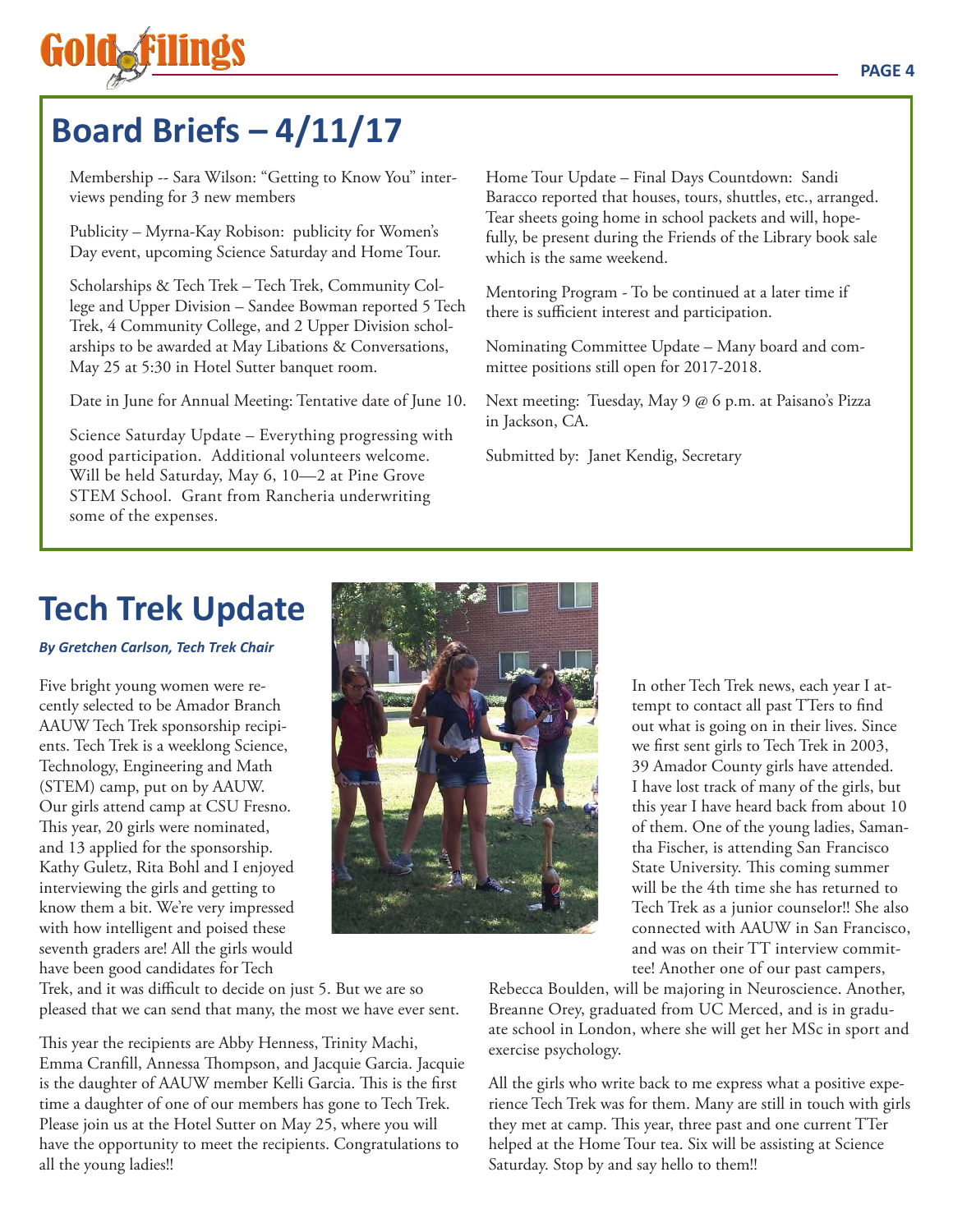#### **PAGE 5**



## **Getting to Know You: Valerie Rodman**

Born in the East Bay, Valerie Rodman completed kindergarten and 1st grade in Oakland and San Leandro. During the late 1940's the Rodman grandparents, after moving to California from their Minnesota farm, purchased several acres in Pine Grove. The property was subdivided so that each of seven children received 5 acres of land. Valerie's father, Donovan Rodman, was the oldest son. Elton Rodman, the next son, decided to buy a large parcel of adjacent land and moved his family from Chicago to begin what was named Pine Acres. In the early 1950's Donovan assisted Elton in developing Pine Acres Resort (later sold and now known as Gold Country Resort) and the land parcels for sale. Valerie attended Pioneer School. Her father thought the 3 room school was more modern than Pine Grove's 1 room schoolhouse. Later the Elton Rodman family developed and now operate the Roaring Camp Mining Company Resort. It was a wonderful childhood. During the mid-60's Valerie's father became a Realtor in Long Beach, CA. and moved the family to Southern California. However, every summer Valerie returned to Pine Acres.

Valerie chose University of Nevada, Reno (UNR) for her education because it was close to Pine Grove. There she enrolled in a dual baccalaureate program in Anthropology and Geology/ Earth Science and graduated with a BA in 1978. Also, Valerie minored in Art. She followed this in 1985 with a MA in Anthropology with specializations in Historical Archeology and Historic Preservation.

She was the Lead Interpreter/Naturalist for Nevada State Parks for 2 years. In the 1980's she worked as an Archeologist for Nevada DOT, UNR, and private firms. She held teaching positions at UNR and the Truckee Meadows Community College. Her career took a big turn when she started with Washoe County Regional Transportation Commission as a transportation planner. This led to planning manager positions with: San Joaquin County, Placer County Transportation Commission,

Washington State DOT, and the Federal Highway Administration (FHWA). With FHWA Fed Lands Division she performed transportation planning in the Northwestern National Parks including projects in Denali, Rainier, and Glacier. Next, Valerie served as the FHWA Nevada Division's Transportation



**Valerie Rodman**

Planning Manager. At FHWA Valerie was selected to join the Executive Potential Program (EPP). During this program, she interned as the Assistant Division Administrators in the Hawaii and Nevada Divisions. Also, as part of the EPP, Valerie served in Washington, DC on the White House Committee for the Marine Transportation System.

After retirement Valerie moved back to Pine Acres. She is currently building a new home behind the original 1950's cabin. Acting as the Owner Builder this project is challenging, as well as fun! She feels that this location still allows her to be close to her son Tim and grandson Alex who live in Reno. It will surely keep her busy for months choosing everything that goes into building a home and running through antique stores to select just the right accents. Valerie hopes to make time for her other passions such as hiking, kayaking, and snowshoeing with her son and grandson, traveling, painting, reading, and volunteering.

# **Upcoming Refreshments & Conversations**

**This year we will be combining our popular Libations & Conversations with our Tech Trek and Scholarship Award Ceremony. On May 25th we will meet at the Hotel Sutter from 5:30 to 7 PM to celebrate these amazing young women and of course discuss careers and education. AAUW will provide some small bites and non-alcoholic drinks. As always drinks will also be available for purchase. We hope to see you there!**

**The L&C planning team could use your help! If you would like to partner to help find venues, speakers, and plan dates, please reach out to Katie Scott at kbscott3576@gmail.com.**

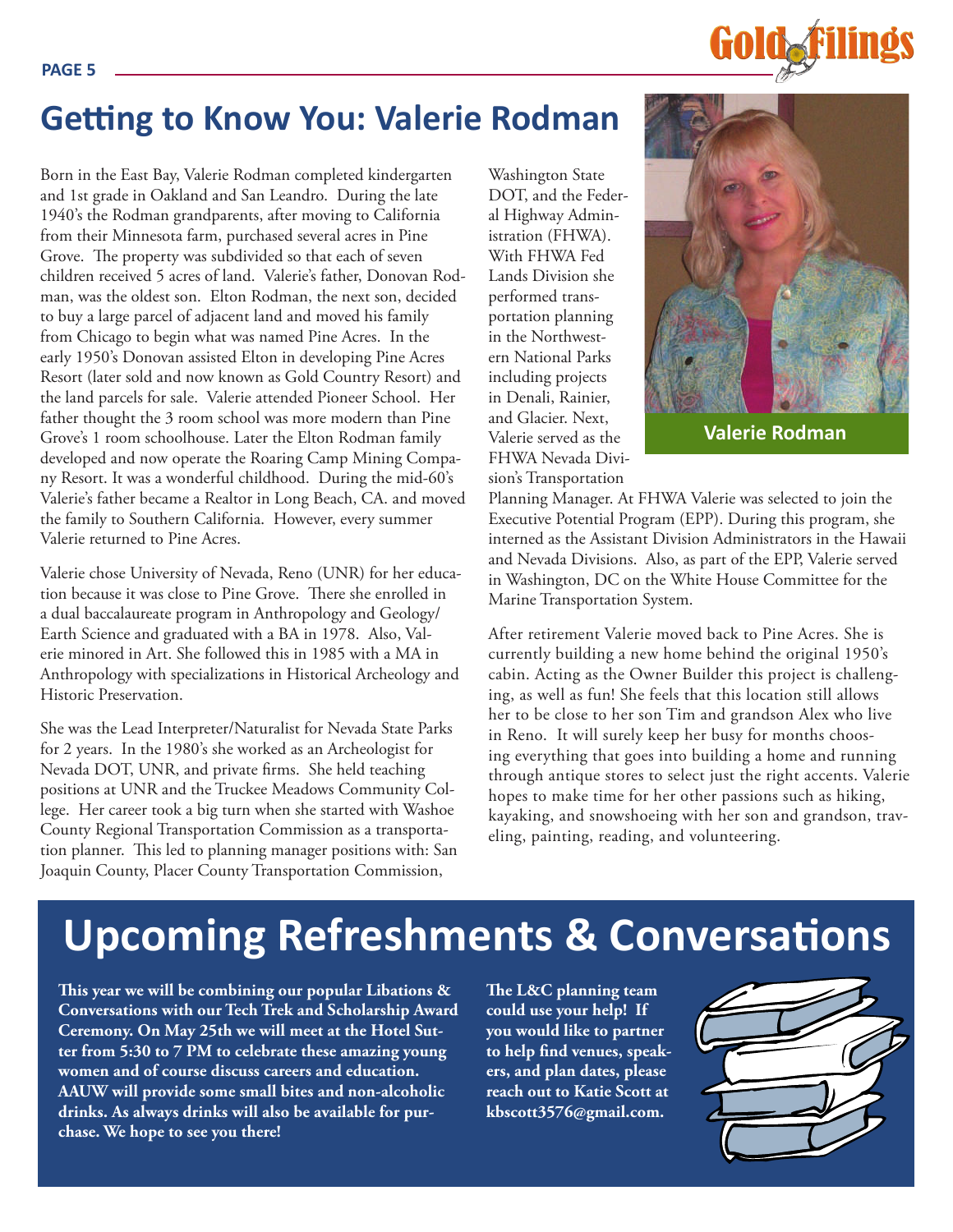**Golda** 

# **Amador Community College Foundation (ACCF) Presents El Festival Flamenco – A Night in Spain**

The Amador Community College Foundation presents its 5th annual gala – El Festival Flamenco – A Night in Spain at the Jackson Rancheria Casino Grand Oak Ballroom on Saturday, July 22nd, 2017 at 5:30 pm.

When one thinks of a flamenco festival, or any music festival, one conjures an image of open air, moonlight sky, and all the aromas that a warm summer's night has to offer. One of the major aspects of a flamenco festival is the proximity of the bar, where people congregate to have a few drinks and conversation. Start the night on the Garden Terrace under the twinkle lights with live music from Daniel Fríes and Company as they

# **Home Tour Update**

#### *by Sandi Baracco*

We were graced with perfect weather for our Home Tour, so we guessed correctly on which weekend to shift the date around Easter. Our five fantastic historic homes and five living history sites did not disappoint, not to mention all the extras scheduled for the same weekend in Sutter Creek, the Foundry Open House, Drama Festival, Little League Baseball, a Wedding, and Car Show. Thank you to all that helped in every large and small way. Sunshine and Happy Folks!

We will have a more detailed report after our wrap up meeting on Wednesday, May 24, 2017 at 11 AM for our traditional Salad Luncheon.

#### **The Revenue first glance:**

| 454 tickets sold           | \$11,406  |  |
|----------------------------|-----------|--|
| Quilt ticket sales         | 1,411     |  |
| Sponsor revenue            | 3,550     |  |
| Donation (Rancheria)       | 1,000     |  |
| • Total revenue            | \$17,367  |  |
| The Expenses first glance: |           |  |
| <b>Opportunity Quilt</b>   | \$<br>524 |  |
| <b>Printing Expenses</b>   | 1,562     |  |
| Publicity                  | 388       |  |
| • Shuttle Bus              | 250       |  |
| Miscellaneous              | 114       |  |
| <b>Total Expenses</b>      | \$3,043   |  |
| <b>Net Proceeds</b>        | \$14,324  |  |

serenade you with traditional Spanish acoustic guitars while you sip on sangria and munch on tapas. Then head into the Grand Oak Ballroom for an upscale Spanish Fest while flamenco entertainment awaits.

Your passport to El Festival Flamenco – A Night in Spain is offered at: http://www.jacksoncasino.com/entertainment/fullschedule under Concerts and Events for \$100 per plate. Tables of 10 are available for groups.

All proceeds benefit Amador College Connect operated by the Amador Community College Foundation, a volunteer nonprofit organization whose mission is to advocate, facilitate, and support higher education in Amador County.

El Festival Flamenco – A Night in Spain is a rare opportunity for Amador County to join together for a fun filled evening while raising much-needed funds for Amador College Connect, which provides accredited college degree, certificate, and transfer programs locally. "This year more than ever, we appreciate the generous contributions from our friends in Amador County who continue to support the Amador Community College Foundation," states Paul Molinelli, Jr., ACCF Board Chair. Molinelli said the funds raised at the event will help ACCF expand its course offerings, increase its classroom space, support the internship program, and provide technology upgrades. "We want to expand our service hours too and that means adding additional staff. Your financial support will help us serve more of our local residents with ongoing mentoring and tutoring," Molinelli adds.

Amador College Connect offers more than 40 AA/AS degrees and certificate programs provided locally through distance education. There are two physical venues: one for student support services of mentoring, tutoring, and collaboration, the other for interactive video courses. ACCF's offerings include content from Allan Hancock College, Coastline Community College, Foothill Community College, and Shasta College. ACCF programs are especially appealing to those students who lack transportation, need financial assistance, work full time, or want to save money for their four-year goals.

El Festival Flamenco – A Night in Spain promises to be an unforgettable night of style, surprises, and amusement, benefiting a worthy cause. Surely an event not to be missed! Can you help us raise funds for more college programs in Amador County? We need your help because so many of our young people can't afford to go away to college.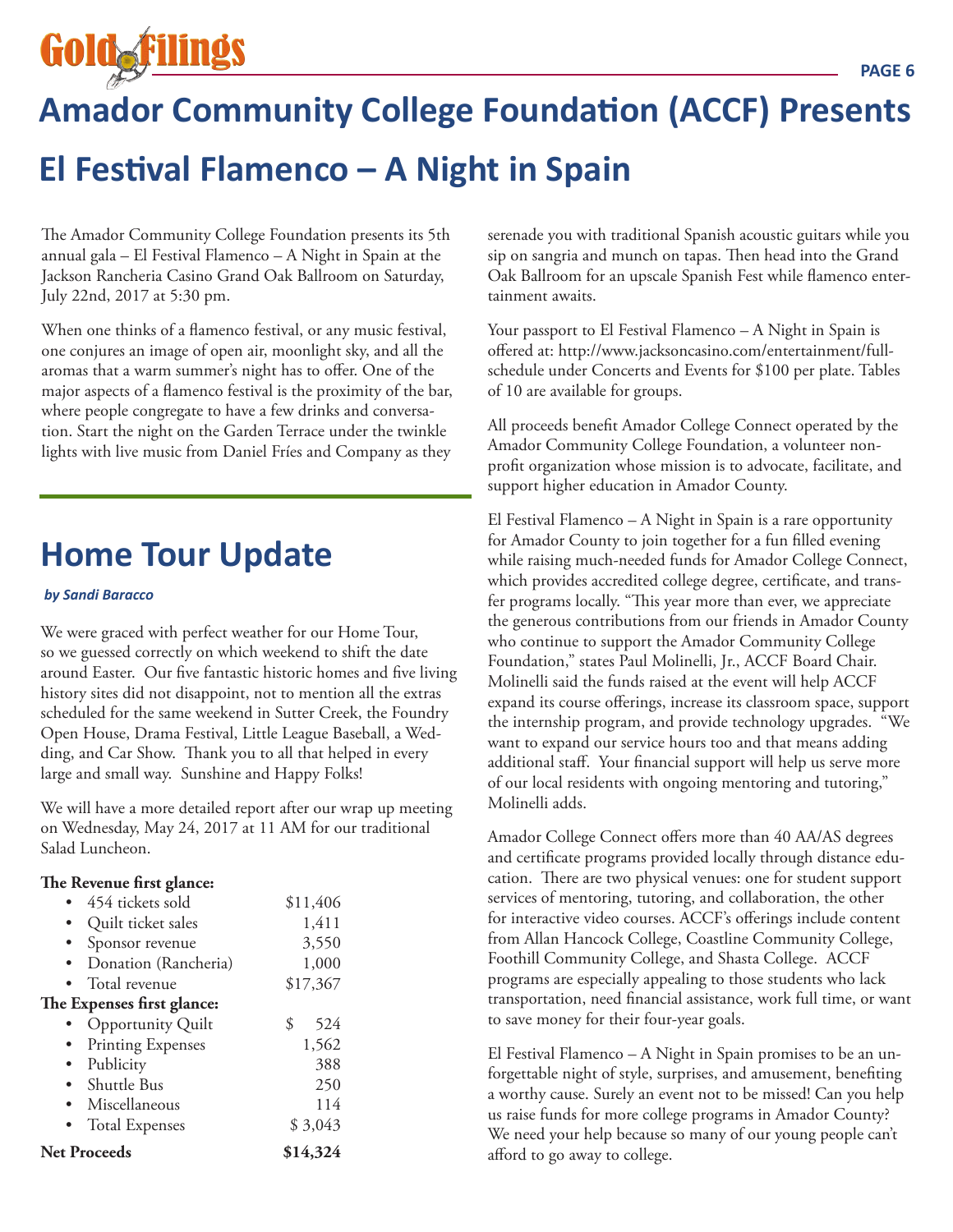#### **PAGE 7**



# **2017 Home Tour Opportunity Quilt**

**Gold Filings** 

Our 2017 Home Tour quilt raised \$1,411 this year for scholarships for women and girls. THANK YOU to all of our members who purchased and sold tickets for the opportunity quilt. Your efforts account for over 65% of the funds raised on ticket sales so your participation is important.

We appreciate the members who took the quilt to other organizations' meetings. These included Teresa Ryan (Sutter Creek Women's Club), Jackie Martinez (Castle Oaks Woman's Club), Sierra Gold Quilters Guild (Aieleen Parker and Sue Har rington), Mother Lode Quilters' Guild (Sue Har rington) and the Home Tour Tea (Lynne Brumit).

The quilt was won by our own Sandy Campbell. Congratulations, Sandy!

A great deal of time and effort goes into mak ing the quilt, so the quilters - Aieleen Parker, JoAnn Ogburn and Sue Harrington - thank you for your time and effort selling tickets and the tickets you purchased. We are sure that those who receive scholarships in the coming year also appreciate your efforts.

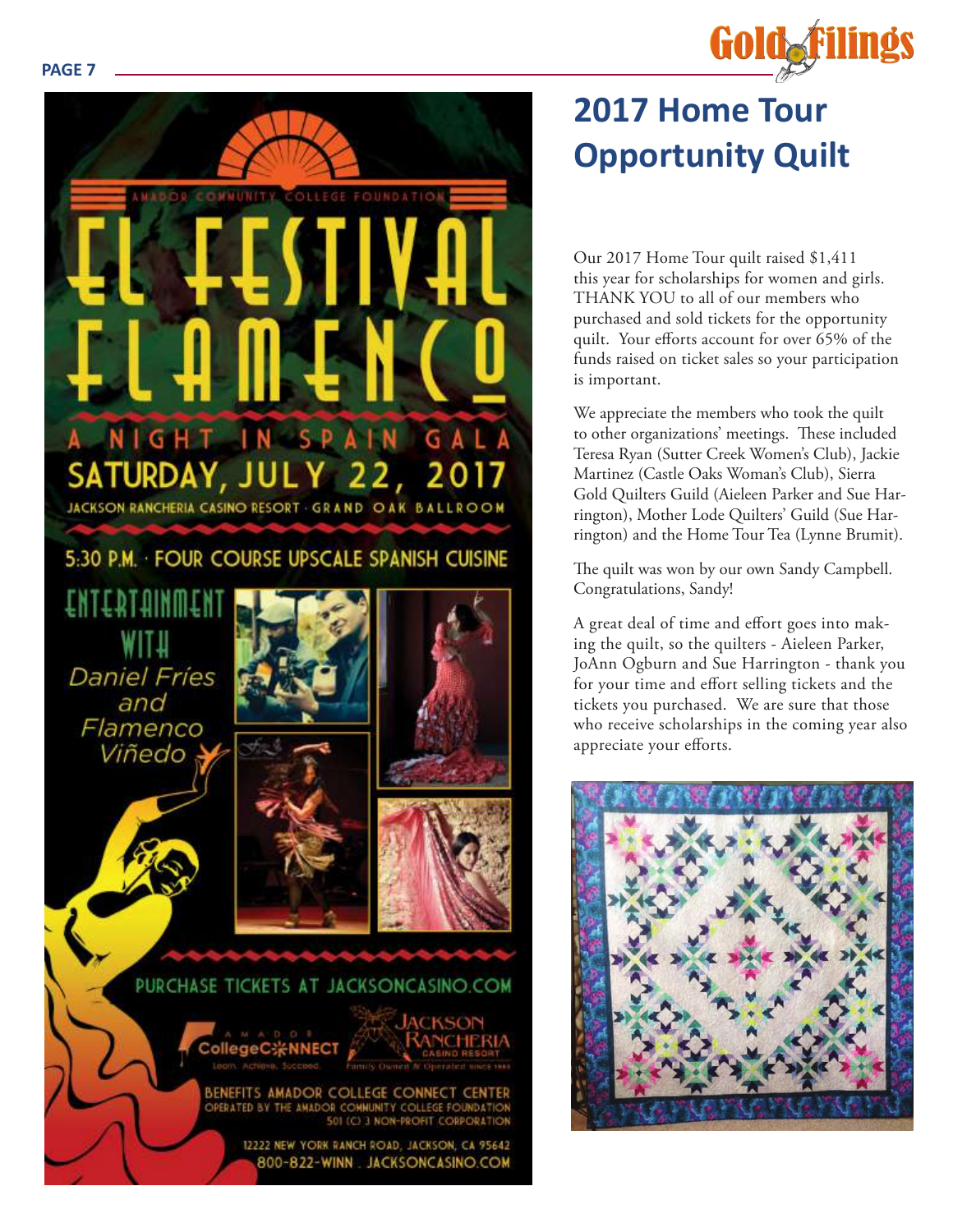

# **Special Interest Groups**

### **Afternoon Book Group**

Robin Stolk, Chair *robinfstolk@sbcglobal.net*

Join us for a thoughtful and friendly book discussion the 2nd Monday of each month at 2 p.m.

Our next meeting is May 8th at Floy Goulart's home. We will discuss *Still Life with Breadcrumbs* by Anna Quindlen. New members are welcome. If you'd like to join the group, contact Robin Stolk.

### **Art in Action**

Bev York, Chair *likacb@volcano.net*

We are a group whose members enjoy drawing and painting at each others' homes or various outdoor locations such as PiPi Valley, Bear River, and Lake Tabeaud. We share information about art workshops and gallery exhibits. Art in Action group members are responsible for the Art Show at the Home Tour. Be-

ginners are welcome. Lunch is always part of the day. Meetings are every 2nd & 4th Tuesday. Contact Bev for information about the next meeting.

### **Book Lovers & Page Turners**

Jackie Martinez, Chair *jackiemartinezm@aol.com*

Come join us! We meet at 2 p.m. on the fourth Monday of each month (except December) at members' homes. We have great discussions about books while sharing a light dessert. New members are welcome. Our next meeting is May 22



at the home of Sue Harrington. We'll discuss *The Storied Life of A.J. Fikry* by Gabrielle Zevin. If you'd like to join these conversations, contact the hostess by email or phone. If you'd like to join the book group, contact Jackie Martinez.

## **Cork & Fork**

Michele Powell, Chair *powell.michele288@gmail.com*

The Cork & Fork group meets every other month to enjoy wine tasting and appe-

tizers. Members' homes are the usual meeting place, but we sometimes gather at a winery tasting room or other appropriate venue. The next meeting of Cork & Fork is Sunday, May 21st at the usual time, 5:30 PM. If you'd like to join C&F or want to know about the interest group, contact Michele Powell.

### **Garden Groupies**

Judy Venckus, Chair *venckus@aol.com*

Garden Groupies love plants and the beauty they add to our lives. No dig-

ging, raking, or pruning is required. Just join us in visiting some very interesting places. Garden Groupies will have a docent-lead tour of Capitol Park in Sacramento on May 17. We will meet at the parking lot next to the Sutter Creek post office at 10 am and car pool to Sacramento. Lunch will follow, of course. Contact Claire Wait for more information.

### **Lunch Bunch**

Kelli Garcia, Chair *kgarciaod@hotmail.com* 

Lunch Bunch is meeting at Bella Cucina in Jackson on May 11th at noon. Please RSVP by to Kelli Garcia at Kgarciaod@hotmail.com.

### **Supper Club**

Claire Wait, Chair *clairesc@sbcglobal.net*

Supper Club will have five fabulous dinners in 2017. Supper Club will

meet over Memorial Day weekend at Claire and Tom Wait's home. The menu will feature Red, White, and Blue food. Please call Claire for more information.